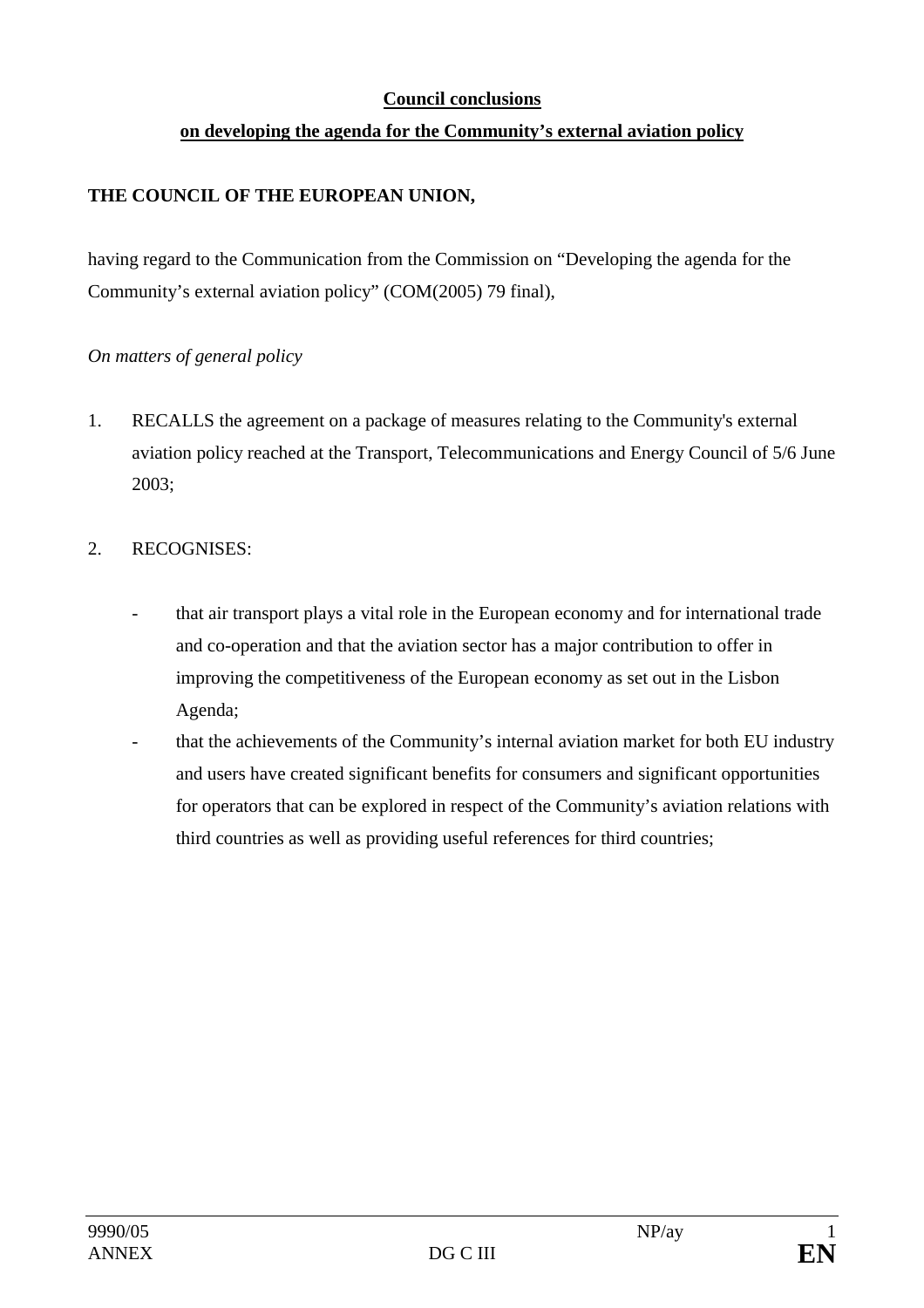- that the negotiation of new or amended aviation agreements with third countries must be conducted in a spirit which seeks to deliver mutually beneficial outcomes;
- that differences in the stages of development of Member States' bilateral aviation arrangements with third countries can, in practice, lead to inequalities in the opportunities available to Community carriers in some international markets;
- the important role of industry and consumer stakeholders, in particular the European airline industry, in the development of the Community's external aviation policy;
- 3. STRESSES the important complementary roles that Member States and the Community play in relation to negotiations with third countries;
- 4. WELCOMES the Communication from the Commission, which provides a clear and coherent overview of the Commission's vision of the future development of the Community's external aviation policy and priorities;

## *With regard to bilateral agreements between Member States and third countries*

5. UNDERLINES that the bilateral system of agreements between Member States and third countries will remain, for the time being at least, the principal basis for international relations in the aviation sector. These agreements play a vital role in ensuring the continuity of services for users and a stable operating environment for industry, to the benefit of the wider economy.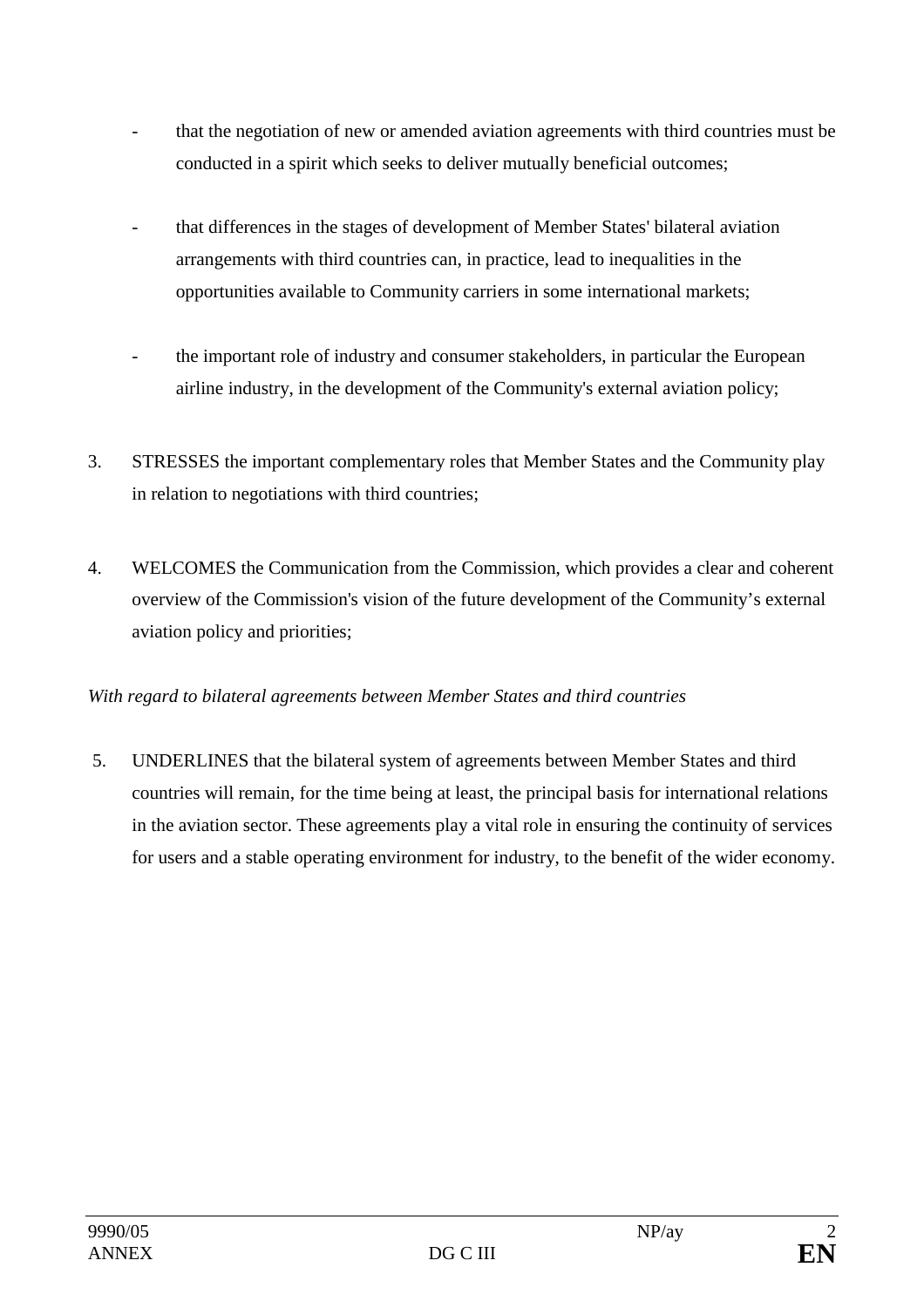- 6. RECOGNISES that the so-called "open skies" judgements of the European Court of Justice of 5 November 2002 have clarified the respective competences of Member States and the Community in external aviation relations;
- 7. CONSEQUENTLY STRESSES the importance that Member States and the Commission strengthen further their co-operation and co-ordination and provide full mutual support in pursuit of the shared aim of bringing all such bilateral air service agreements into conformity with Community law as soon as possible, thereby restoring the legal certainty for Community as well as third country air carriers on international routes;
- 8. UNDERLINES, in this context, the need for the Commission and the Member States to work together in a concerted manner, using all available means, to avoid interruptions in bilateral agreements between Member States and third countries;

# 9. WELCOMES:

- the significant progress made in the context of "horizontal" negotiations conducted by the Commission that has led to the initialling of a growing number of "horizontal" agreements with third countries;
- the significant results obtained by Member States in the context of their bilateral relations to bring their bilateral agreements into line with Community law;
- the agreement reached on the Community standard clauses to be incorporated in bilateral air service agreements as envisaged by Regulation (EC) 847/2004;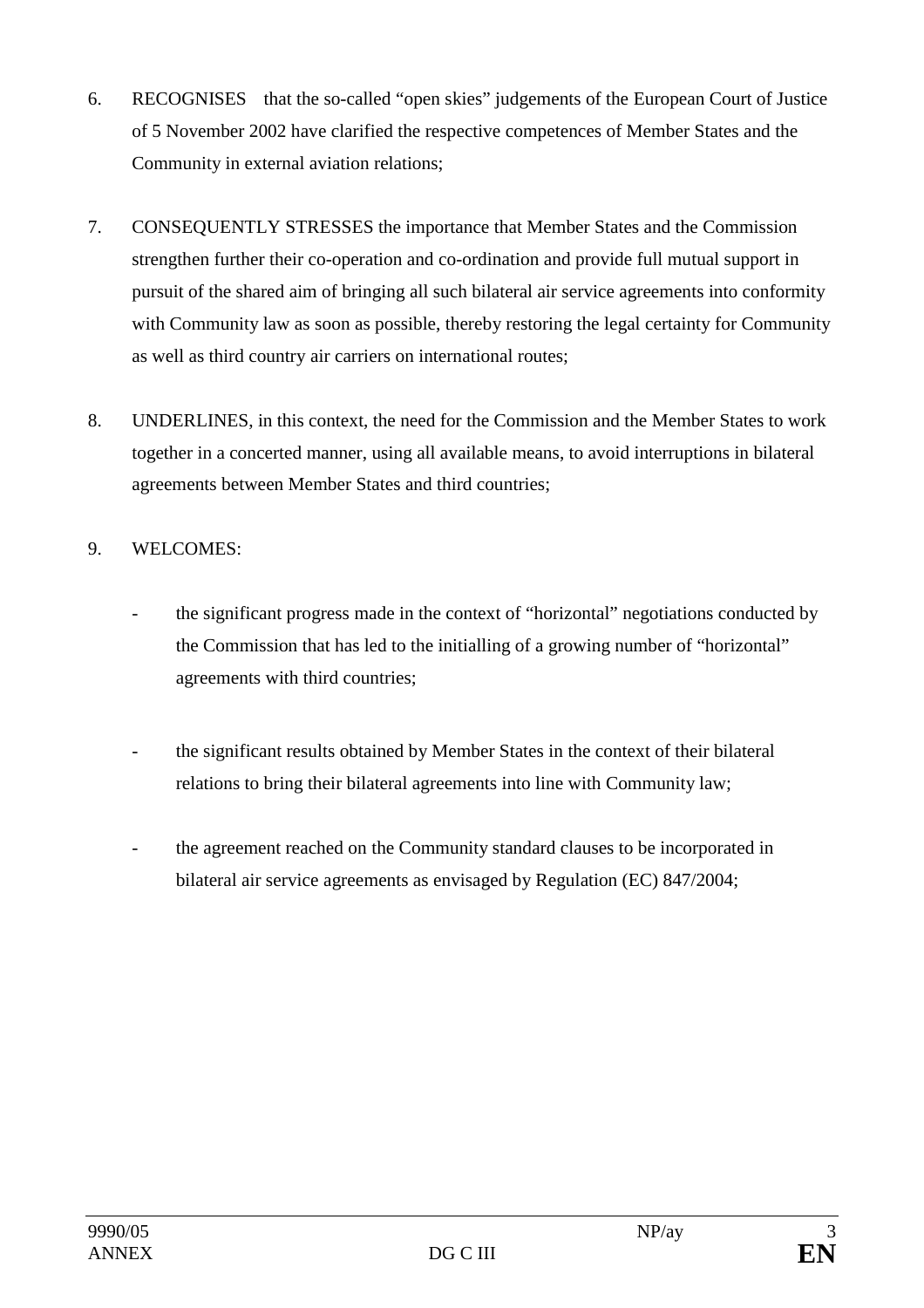- 10. RECOGNISES that, although good progress has been made, the adaptation of the large number of existing bilateral agreements to Community law will still take time and that Community carriers must be able to operate and develop their international businesses during this time so as not to jeopardise their commercial position with regard to competitors;
- 11. CONSEQUENTLY STRESSES the necessity for Member States and the Commission to apply Regulation EC 847/2004, in particular Articles 1 and 4 thereof, in a manner that preserves the continuity and permits the development of air services; in this context it is necessary to give equivalent consideration to agreements and understandings concluded by Member States with third countries after 5 November 2002 but before the adoption of Regulation EC 847/2004;

#### *General principles regarding agreements/negotiations between the Community and third countries*

- 12. WELCOMES the general principles underpinning the Commission's Communication with regard to comprehensive agreements i.e. that the inseparable twin aims of comprehensive open aviation area agreements should be, on the one hand, market opening creating new economic opportunities and investment possibilities, and, on the other hand, a process of regulatory convergence that ensures a satisfactory level playing field with fair and equitable competition conditions;
- 13. STRESSES the importance for EU businesses and consumers of allowing Member States to continue negotiating traffic rights and related commercial matters with third countries in parallel with Community-level negotiations during the transition towards conclusion of open aviation area agreements or other agreements, and in this context stresses the need for the Commission, in accordance with Community law, to apply Articles 1 and 4 of Regulation EC 847/2004 taking into consideration the need of Member States to negotiate additional traffic rights and related commercial matters;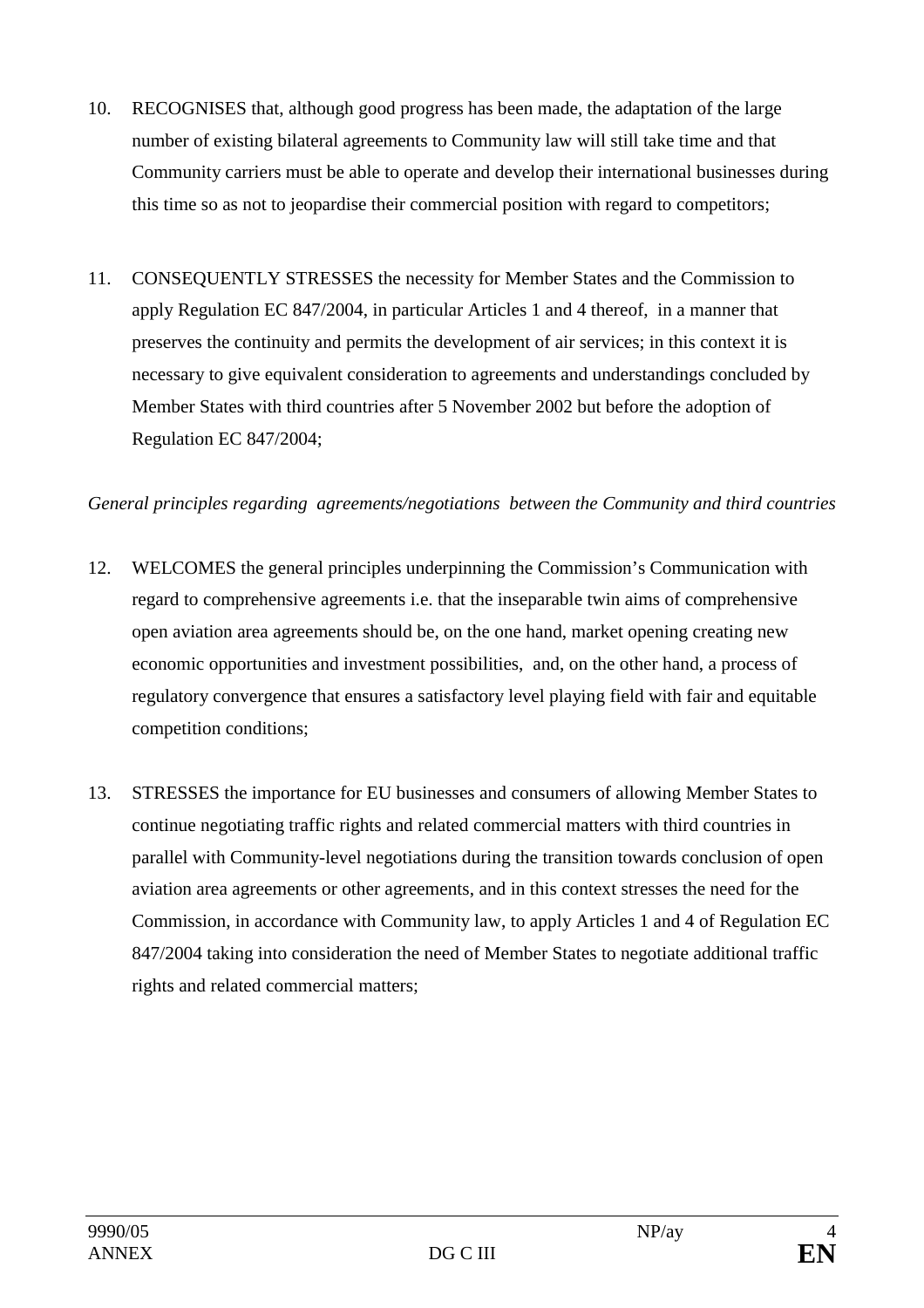14. INVITES the Commission in relation to negotiations with third countries to ensure full information and consultation of all relevant stakeholders including notably the European airline industry throughout the negotiations.

*Regarding existing mandates for comprehensive agreements/negotiations between the Community and third countries* 

- 15. URGES the Commission to bring the current negotiations with the United States to a successful and mutually satisfactory conclusion as early as possible taking account of discussions held at the Transport, Telecommunications and Energy Councils of June 2004, October 2004 and April 2005;
- 16. WELCOMES the encouraging early progress being made in developing a wider European Common Aviation Area by 2010 incorporating EU neighbouring countries and in particular:
	- in the context of negotiating ECAA-type of agreements with the Western Balkan countries and
	- in negotiations towards a Euro-Mediterranean aviation agreement with Morocco;

# *Regarding the future development of policy on Community-level negotiations with third countries*

17. STRESSES that, before granting mandates for the negotiation of any further comprehensive agreements with third countries, the added value of any resulting Community-level agreement should be clearly demonstrated in each case, notably with regard to the prospects of obtaining significant new opportunities for EU industry and users and achieving greater levels of regulatory convergence with a view to ensuring a competitive level playing field;